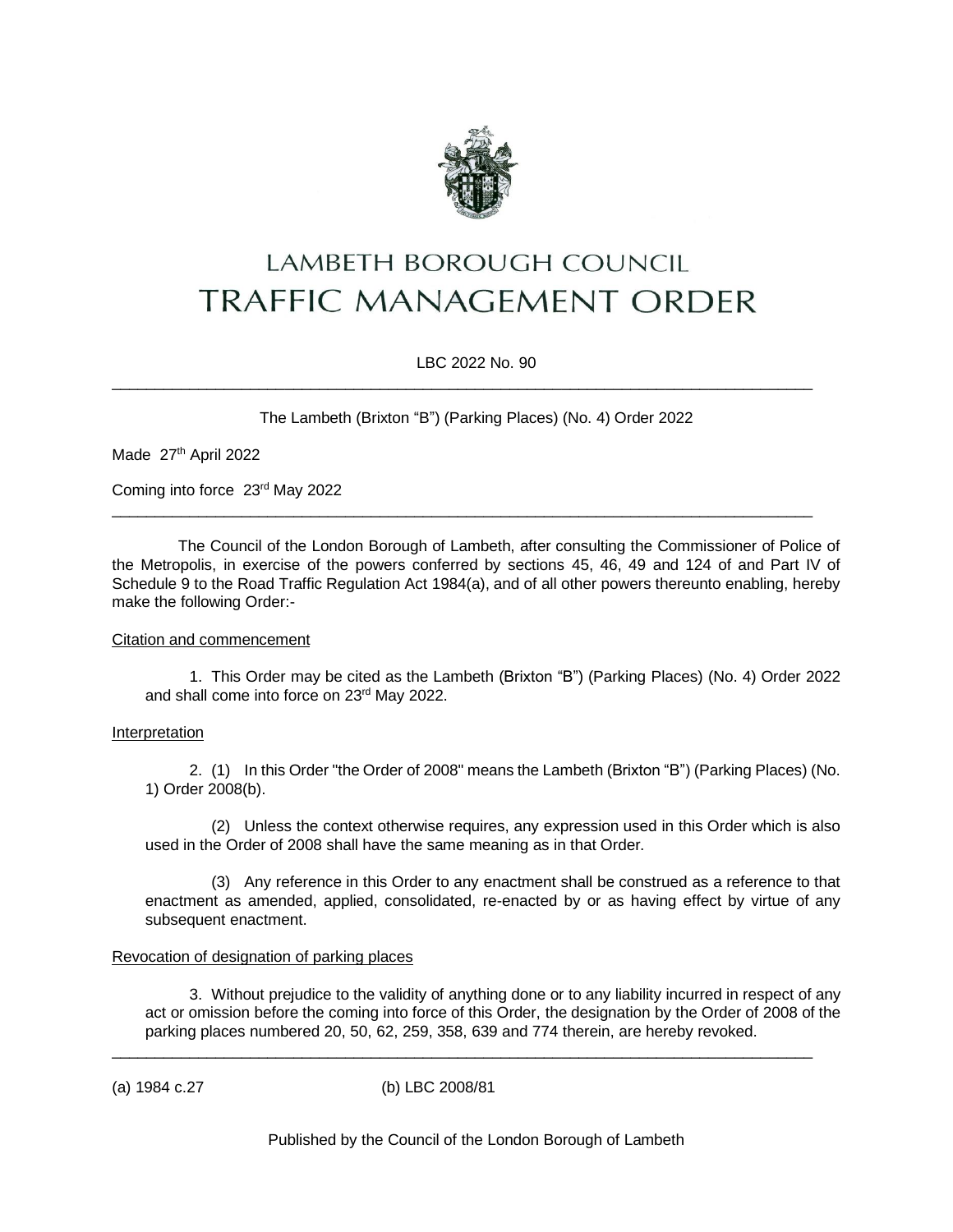#### Designation of parking places and application of the Order of 2008 thereto

4. (1) Each area on a highway comprising the length of carriageway of a street specified in column 2 of the Schedules to this Order and bounded on one side of that length by the edge of the carriageway and on the other sides by a white line marking is designated as a parking place.

(2) The reference in this Article to a white line marking shall be construed as a reference to the white line marking (either broken or continuous) provided for in Schedule 7 to the Traffic Signs Regulations and General Directions 2016(a) or, if applicable, authorised by the Secretary of State by virtue of section 64 of the Road Traffic Regulation Act 1984.

(3) The provisions of the Order of 2008 (other than Articles 3, 16 and 57) shall apply to the areas designated as parking places by this Order as if in those provisions any reference to a parking place included a reference to an area designated as a parking place by this Order, and as if any reference to Schedule 4 to the Order of 2008 included a reference to Schedule 1 to this Order, as if any reference to Schedule 8 to the Order of 2008 included a reference to Schedule 2 to this Order, as if any reference to Schedule 16 to the Order of 2008 included a reference to Schedule 3 to this Order and as if any reference to Schedule 18 to the Order of 2008 included a reference to Schedule 4 to this Order.

#### Placing of traffic signs, etc.

- 5. The Council shall:-
	- (a) place and maintain traffic signs indicating the limits of each parking place referred to in the Schedules to this Order;
	- (b) place and maintain in or in the vicinity of each parking place referred to in the Schedules to this Order traffic signs indicating that such parking place may be used during the permitted hours for the leaving only of the vehicles specified in Article 4(2) of the Order of 2010;
	- (c) carry out such other work as is reasonably required for the purposes of the satisfactory operation of each parking place referred to in the Schedules to this Order.

Dated this twenty-seventh day of April 2022.

Ben Stevens Highway Network Manager

\_\_\_\_\_\_\_\_\_\_\_\_\_\_\_\_\_\_\_\_\_\_\_\_\_\_\_\_\_\_\_\_\_\_\_\_\_\_\_\_\_\_\_\_\_\_\_\_\_\_\_\_\_\_\_\_\_\_\_\_\_\_\_\_\_\_\_\_\_\_\_\_\_\_\_\_\_\_\_\_\_

(a) S.I. 2016/362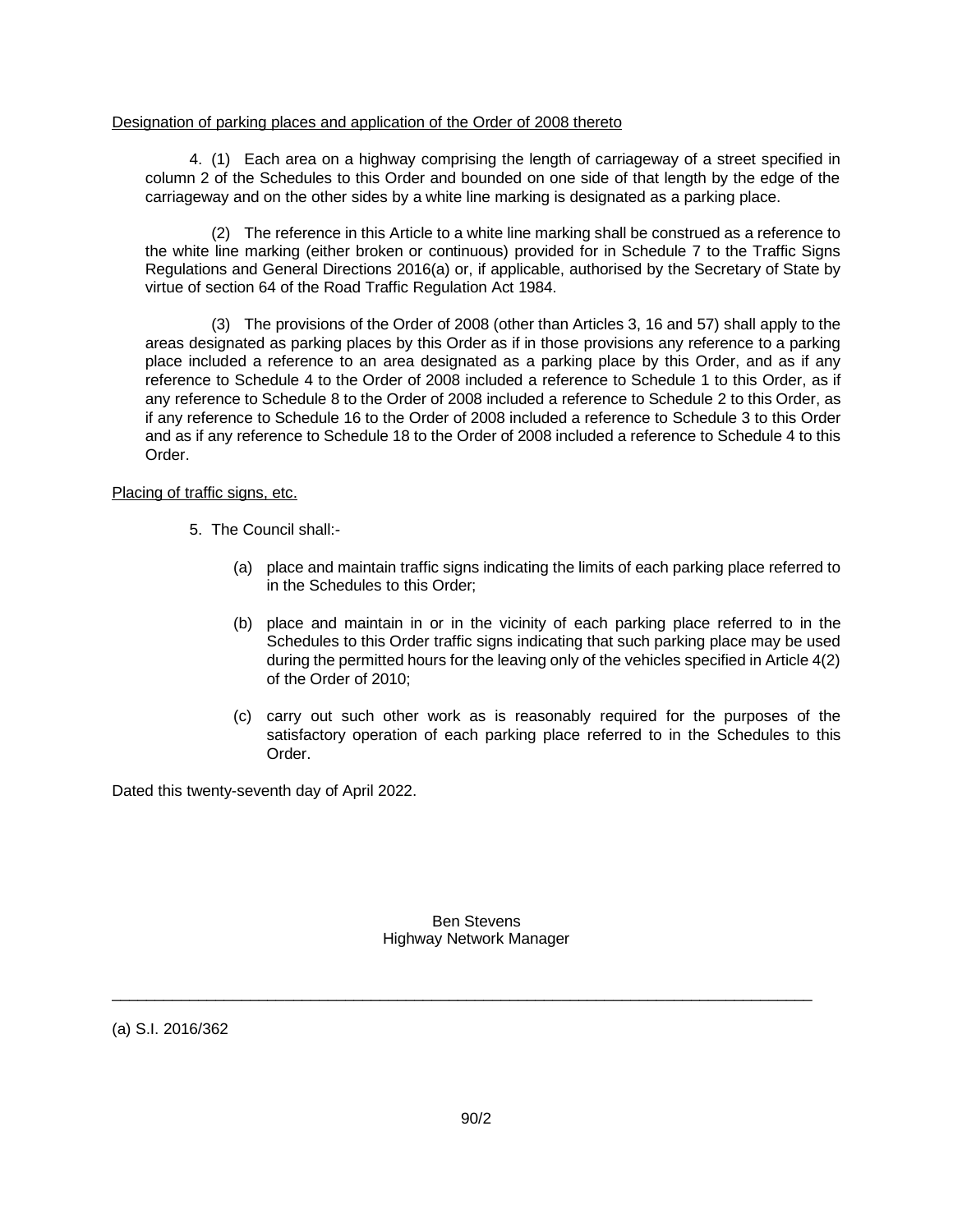#### SCHEDULE 1 (see Article 4)

IN RELATION TO A PARKING PLACE REFERRED TO IN THIS SCHEDULE THE EXPRESSION "PERMITTED HOURS" MEANS THE PERIOD BETWEEN 8.30 A.M. AND 8.30 P.M. ON MONDAYS TO SATURDAYS INCLUSIVE, ANY SUCH DAY NOT BEING CHRISTMAS DAY, GOOD FRIDAY OR A BANK HOLIDAY.

PARKING PLACES IN WHICH A VEHICLE MAY BE LEFT DURING THE PERMITTED HOURS PROVIDED IT DISPLAYS EITHER A VALID HARD COPY SUB-ZONE RESIDENT'S PERMIT, A VALID HARD COPY SUB-ZONE BUSINESS PERMIT A VALID HARD COPY CAR CLUB PERMIT, A VALID HARD COPY TEACHER'S PERMIT, A VALID HARD COPY VISITOR'S PERMIT OR A VALID HARD COPY TRADE PERMIT, ISSUED IN RESPECT OF THAT VEHICLE, OR THERE APPEARS ON A HAND-HELD DEVICE AN INDICATION THAT AN ELECTRONIC VERSION OF ONE OF THOSE PERMITS OR A FLEXIBLE CAR CLUB PERMIT HAS BEEN GRANTED IN RESPECT OF THAT VEHICLE AND THE PERMIT IS VALID.

| Parking<br>Place<br>No. | Designated parking place                                                                                                                                                                                                                                                   | Special manner<br>of standing |
|-------------------------|----------------------------------------------------------------------------------------------------------------------------------------------------------------------------------------------------------------------------------------------------------------------------|-------------------------------|
|                         |                                                                                                                                                                                                                                                                            |                               |
|                         |                                                                                                                                                                                                                                                                            |                               |
| 1090.                   | <b>TUNSTALL ROAD, the north-west side, from a point 1.3 metres south-west</b><br>of a point opposite the party wall of Nos. 17 and 19 Tunstall Road to a point 1<br>metre north-east of a point opposite the south-western wall of Nos. 13 and 14<br><b>Tunstall Road.</b> |                               |
|                         |                                                                                                                                                                                                                                                                            |                               |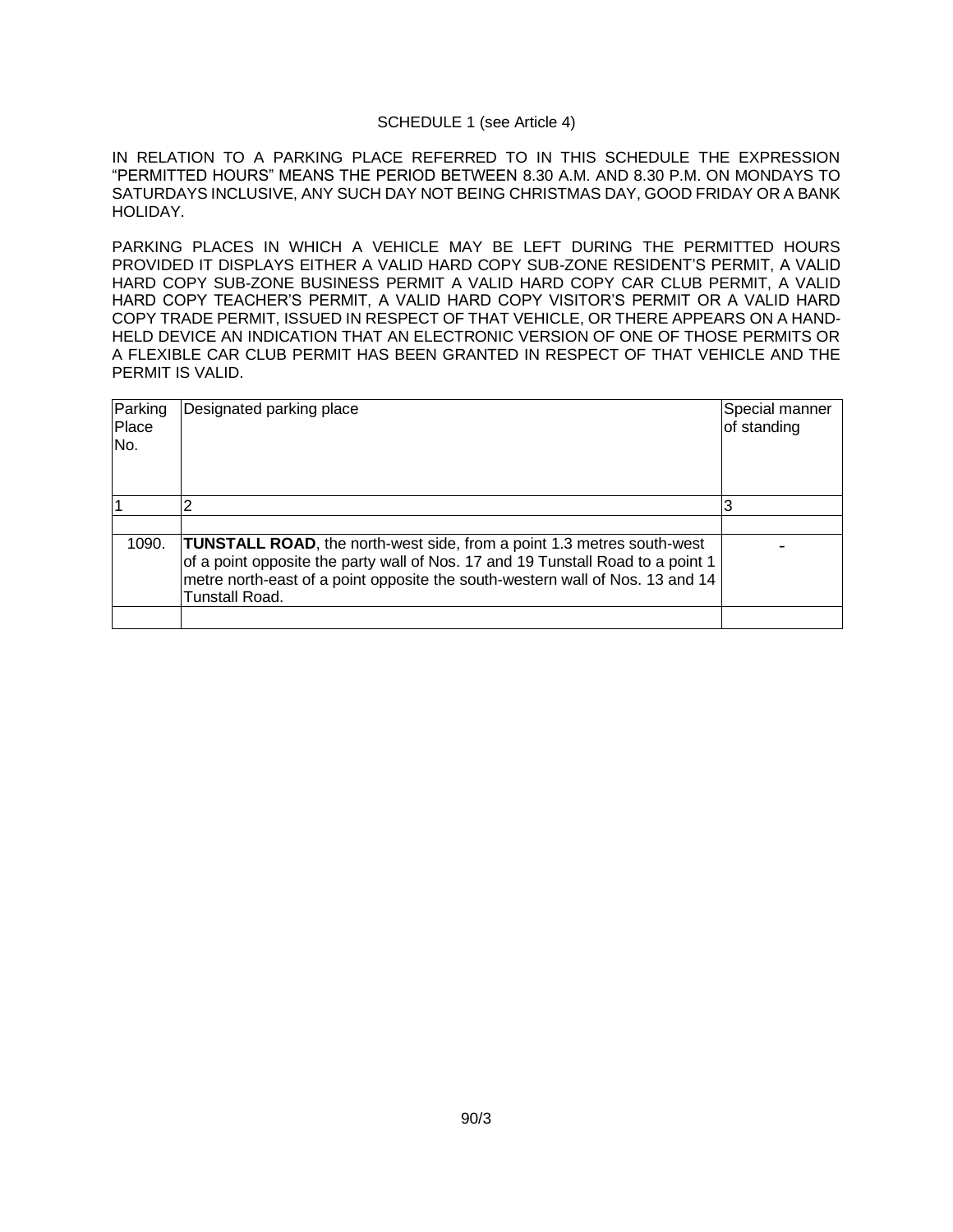#### SCHEDULE 2 (see Article 4)

IN RELATION TO A PARKING PLACE REFERRED TO IN THIS SCHEDULE THE EXPRESSION "PERMITTED HOURS" MEANS THE PERIOD BETWEEN 8.30 A.M. AND 5.30 P.M. ON MONDAYS TO SATURDAYS INCLUSIVE, ANY SUCH DAY NOT BEING CHRISTMAS DAY, GOOD FRIDAY OR A BANK HOLIDAY.

PARKING PLACES IN WHICH A VEHICLE MAY BE LEFT DURING THE PERMITTED HOURS PROVIDED:-

(A) THE PARKING CHARGE HAS BEEN PAID USING THE ELECTRONIC PAYMENT SYSTEM (AND THE VEHICLE IS LEFT FOR NOT MORE THAN A MAXIMUM PERIOD OF FOUR HOURS); OR

(B) THE VEHICLE DISPLAYS EITHER A VALID HARD COPY MAIN-ZONE RESIDENT'S PERMIT, A VALID HARD COPY SUB-ZONE RESIDENT'S PERMIT, A VALID HARD COPY CAR CLUB PERMIT, A VALID HARD COPY HEALTH CARE PERMIT, A VALID HARD COPY VISITOR'S PERMIT OR A VALID HARD COPY TRADE PERMIT, ISSUED IN RESPECT OF THAT VEHICLE, OR THERE APPEARS ON A HAND-HELD DEVICE AN INDICATION THAT AN ELECTRONIC VERSION OF ONE OF THOSE PERMITS OR A FLEXIBLE CAR CLUB PERMIT HAS BEEN GRANTED IN RESPECT OF THAT VEHICLE AND THE PERMIT IS VALID.

| Parking<br>Place<br>No. | Designated parking place                                                                                                                                                                                | Special manner<br>of standing |
|-------------------------|---------------------------------------------------------------------------------------------------------------------------------------------------------------------------------------------------------|-------------------------------|
|                         |                                                                                                                                                                                                         | 3                             |
|                         |                                                                                                                                                                                                         |                               |
| 1091.                   | <b>KELLETT ROAD</b> , the north-west side, from a point opposite the common<br>boundary of Nos. 6 and 8 Kellett Road to a point 34.8 metres north-east of<br>the north-eastern kerb-line of Effra Road. |                               |
|                         |                                                                                                                                                                                                         |                               |
| 1092.                   | <b>KELLETT ROAD</b> , the north-west side, from a point 32.2 metres north-east of<br>the north-eastern kerb-line of Effra Road, south-westwards for a distance of 6<br>metres.                          |                               |
|                         |                                                                                                                                                                                                         |                               |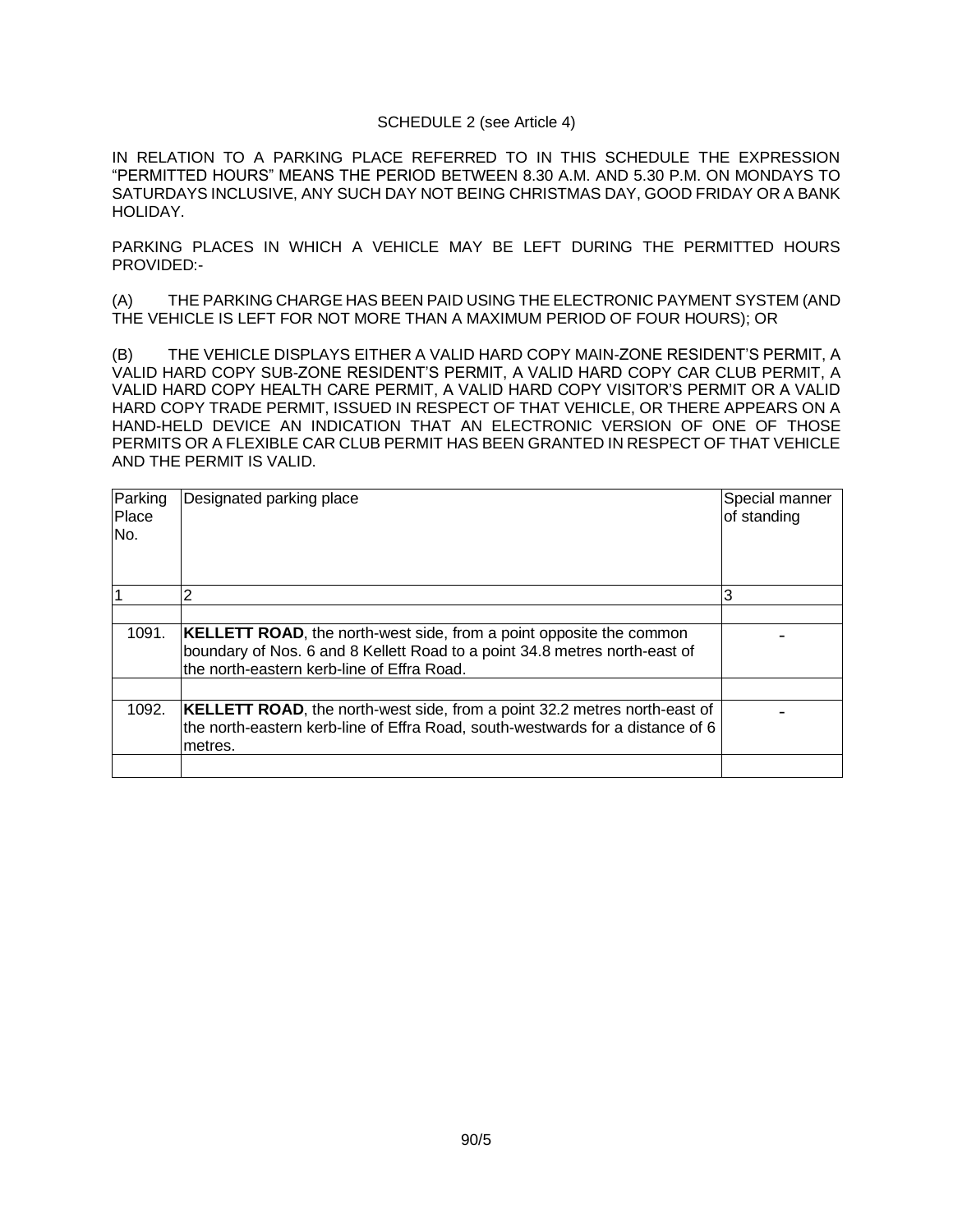### SCHEDULE 3 (see Article 4)

IN RELATION TO A PARKING PLACE REFERRED TO IN THIS SCHEDULE THE EXPRESSION "PERMITTED HOURS" MEANS THE PERIOD BETWEEN 8.30 A.M. AND 5.30 P.M. ON MONDAYS TO FRIDAYS INCLUSIVE, ANY SUCH DAY NOT BEING CHRISTMAS DAY, GOOD FRIDAY OR A BANK HOLIDAY.

PARKING PLACES IN WHICH A VEHICLE MAY BE LEFT DURING THE PERMITTED HOURS PROVIDED:-

(A) THE PARKING CHARGE HAS BEEN PAID USING THE ELECTRONIC PAYMENT SYSTEM (AND THE VEHICLE IS LEFT FOR NOT MORE THAN A MAXIMUM PERIOD OF FOUR HOURS); OR

(B) THE VEHICLE DISPLAYS EITHER A VALID HARD COPY MAIN-ZONE RESIDENT'S PERMIT, A VALID HARD COPY SUB-ZONE RESIDENT'S PERMIT, A VALID HARD COPY MAIN-ZONE BUSINESS PERMIT, A VALID HARD COPY SUB-ZONE BUSINESS PERMIT A VALID HARD COPY CAR CLUB PERMIT, A VALID HARD COPY TEACHER'S PERMIT, A VALID HARD COPY HEALTH CARE PERMIT, A VALID HARD COPY VISITOR'S PERMIT OR A VALID HARD COPY TRADE PERMIT, ISSUED IN RESPECT OF THAT VEHICLE, OR THERE APPEARS ON A HAND-HELD DEVICE AN INDICATION THAT AN ELECTRONIC VERSION OF ONE OF THOSE PERMITS OR A FLEXIBLE CAR CLUB PERMIT HAS BEEN GRANTED IN RESPECT OF THAT VEHICLE AND THE PERMIT IS VALID.

| Parking<br>Place<br>No. | Designated parking place                                                                                                                                                                                                                                                        | Special manner<br>of standing |
|-------------------------|---------------------------------------------------------------------------------------------------------------------------------------------------------------------------------------------------------------------------------------------------------------------------------|-------------------------------|
|                         | 2                                                                                                                                                                                                                                                                               | 3                             |
|                         |                                                                                                                                                                                                                                                                                 |                               |
| 1093.                   | <b>COMBERMERE ROAD, the north-west side, from a point 3 metres south-</b><br>west of a point opposite the north-eastern wall of Nos. 140 and 142 Stockwell<br>Road to a point 2.6 metres north-east of a point opposite the common<br>boundary of Nos. 8 and 9 Combermere Road. |                               |
|                         |                                                                                                                                                                                                                                                                                 |                               |
| 1094.                   | <b>COMBERMERE ROAD, the north-west side, from a point opposite the</b><br>common boundary of Nos. 8 and 9 Combermere Road to a point 3 metres<br>south-west of a point opposite the common boundary of Nos. 11 and 12<br>Combermere Road.                                       |                               |
|                         |                                                                                                                                                                                                                                                                                 |                               |